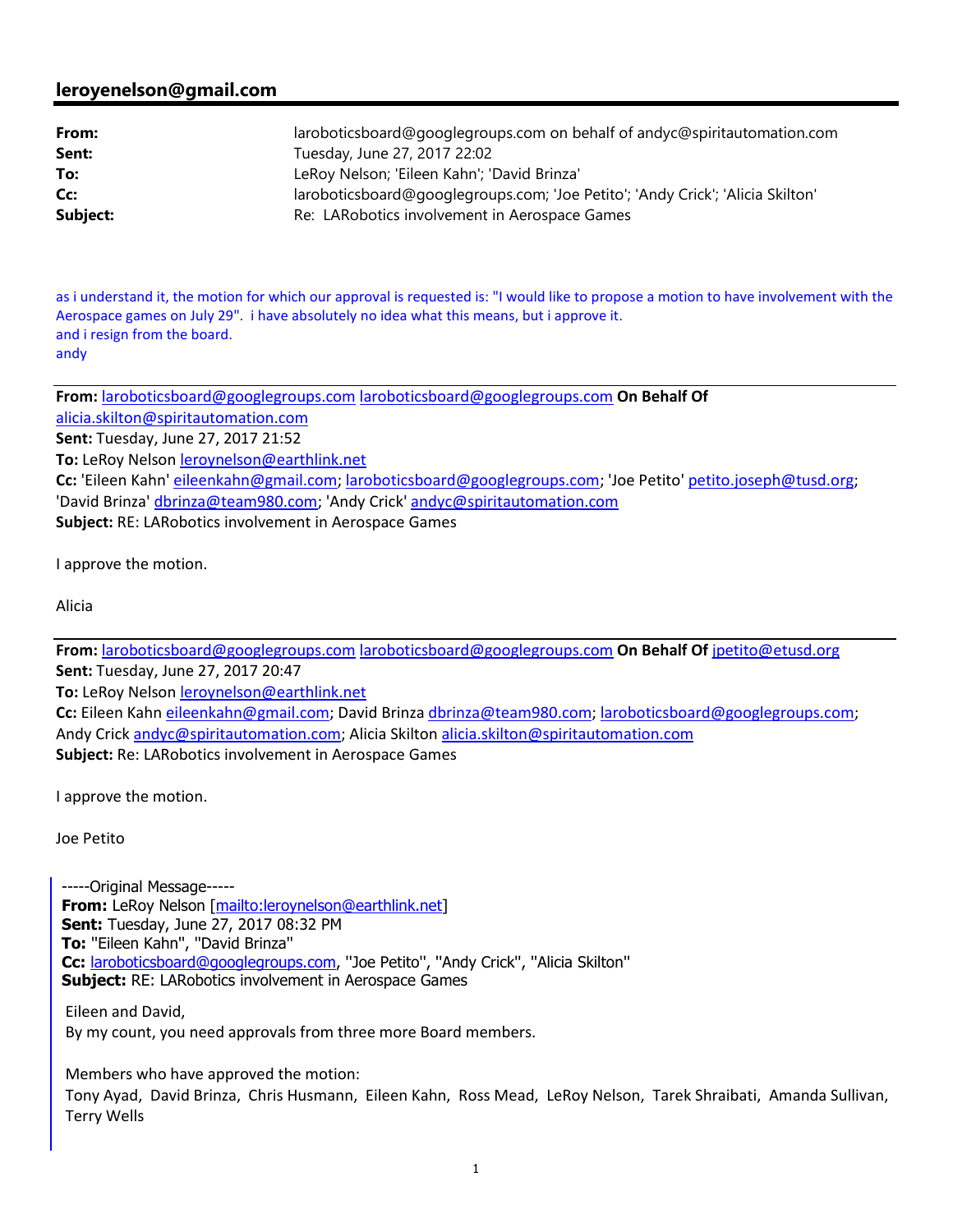Members who have not responded: Andy Crick, Joe Petito, Alicia Skilton

## LeRoy

P.S. I will be out of the country for the next two weeks with limited access to email.

**From:** Tarek Shraibati [mailto:tarek@roboticseducation.org] **Sent:** Tuesday, June 27, 2017 09:04 **To:** David Brinza <dbrinza@team980.com> **Cc:** LeRoy Nelson <leroynelson@earthlink.net>; Eileen Kahn <eileenkahn@gmail.com>; laroboticsboard@googlegroups.com **Subject:** Re: LARobotics involvement in Aerospace Games

I approve. I will be hiking the John Muir trail and will not attend.

Tarek

From: Tony Ayad <tony.ayad@gmail.com> Sent: Tuesday, June 27, 2017 08:49 To: LeRoy Nelson <leroynelson@earthlink.net> Cc: laroboticsboard@googlegroups.com Subject: Re: LARobotics involvement in Aerospace Games

Approved.

Regards - Tony Ayad Los Angeles FLL Operational Partner www.la-fll.org www.facebook.com/LosAngelesFLL

From: Amanda Sullivan <asullivan855@gmail.com> Sent: Tuesday, June 27, 2017 07:30 To: Husmann, Chris [US] (AS) <chris.husmann@ngc.com> Cc: LeRoy Nelson <leroynelson@earthlink.net>; Eileen Kahn <eileenkahn@gmail.com>; laroboticsboard@googlegroups.com Subject: Re: EXT :RE: LARobotics involvement in Aerospace Games

I approve

On Tue, Jun 27, 2017 at 7:26 AM, David Brinza <dbrinza@team980.com> wrote:

I approve the motion.

Team 980 will seek feedback on printed promotional materials for the event. We will need to decide on the final format at least a week prior to the event to allow for printing.

Do we want to create an LA Robotics logo? (I know this has been proposed in the past without luck.)

From: Husmann, Chris [US] (AS) <chris.husmann@ngc.com> Sent: Tuesday, June 27, 2017 07:20 To: LeRoy Nelson <leroynelson@earthlink.net>; 'Eileen Kahn' <eileenkahn@gmail.com>; laroboticsboard@googlegroups.com Subject: RE: EXT :RE: LARobotics involvement in Aerospace Games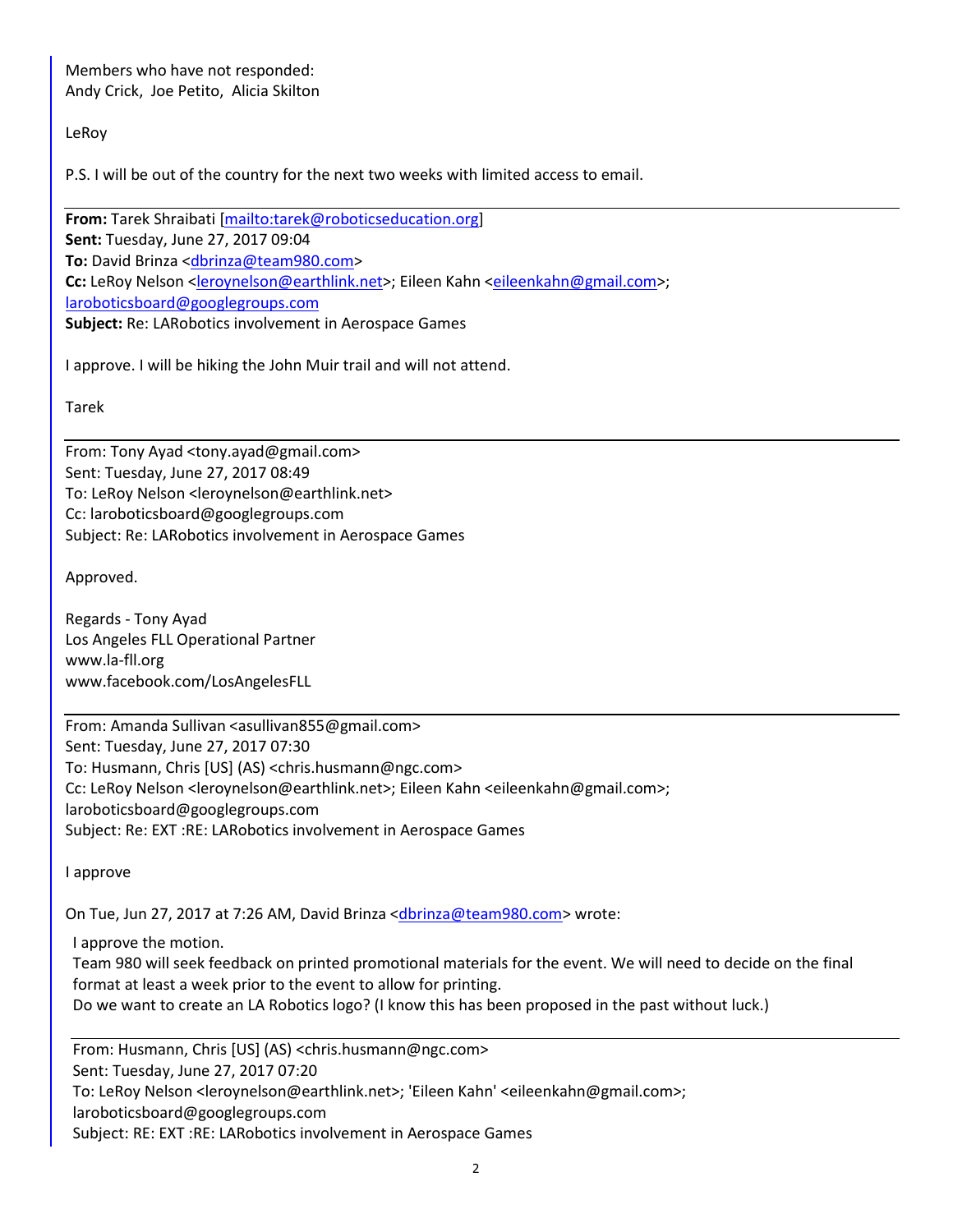I approve.

Chris

From: laroboticsboard@googlegroups.com <laroboticsboard@googlegroups.com> On Behalf Of Ross Mead Sent: Tuesday, June 27, 2017 07:13 To: Eileen Kahn <eileenkahn@gmail.com> Cc: laroboticsboard@googlegroups.com; LeRoy Nelson <leroynelson@earthlink.net> Subject: Re: LARobotics involvement in Aerospace Games

I approve the motion.

-- - Ross

From: laroboticsboard@googlegroups.com <laroboticsboard@googlegroups.com> On Behalf Of Terry Wells Sent: Tuesday, June 27, 2017 06:34

To: LeRoy Nelson <leroynelson@earthlink.net>

Cc: Eileen Kahn <eileenkahn@gmail.com>; laroboticsboard@googlegroups.com

Subject: Re: LARobotics involvement in Aerospace Games

I approve the motion.

Unfortunately, I have conflicting plans that day, but I will try and get my team to participate.

**Terry** 

Sent from vKeys

From: Eileen Kahn <eileenkahn@gmail.com> Sent: Monday, June 26, 2017 20:44 To: LeRoy Nelson <leroynelson@earthlink.net> Subject: Re: LARobotics involvement in Aerospace Games

Yes. I hope everything went out to everyone. I think we can make this a great event. David Brinza and I would like to foster more awareness of our organization and create opportunities for all robotics kids.

Eileen Brown Kahn Education and Technology Consultant Phone: 310-560-9960 Personal email: eileenkahn@gmail.com

On Mon, Jun 26, 2017 at 8:37 PM, LeRoy Nelson <leroynelson@earthlink.net> wrote:

Eileen,

I approve the motion. A unanimous response of approval by the board is required to approve a motion by email. I suspect that you intended to send the attached brochure for the Aerospace Games to the board. LeRoy

**From:** laroboticsboard@googlegroups.com [mailto:laroboticsboard@googlegroups.com] **On Behalf Of** Eileen Kahn **Sent:** Monday, June 26, 2017 13:39